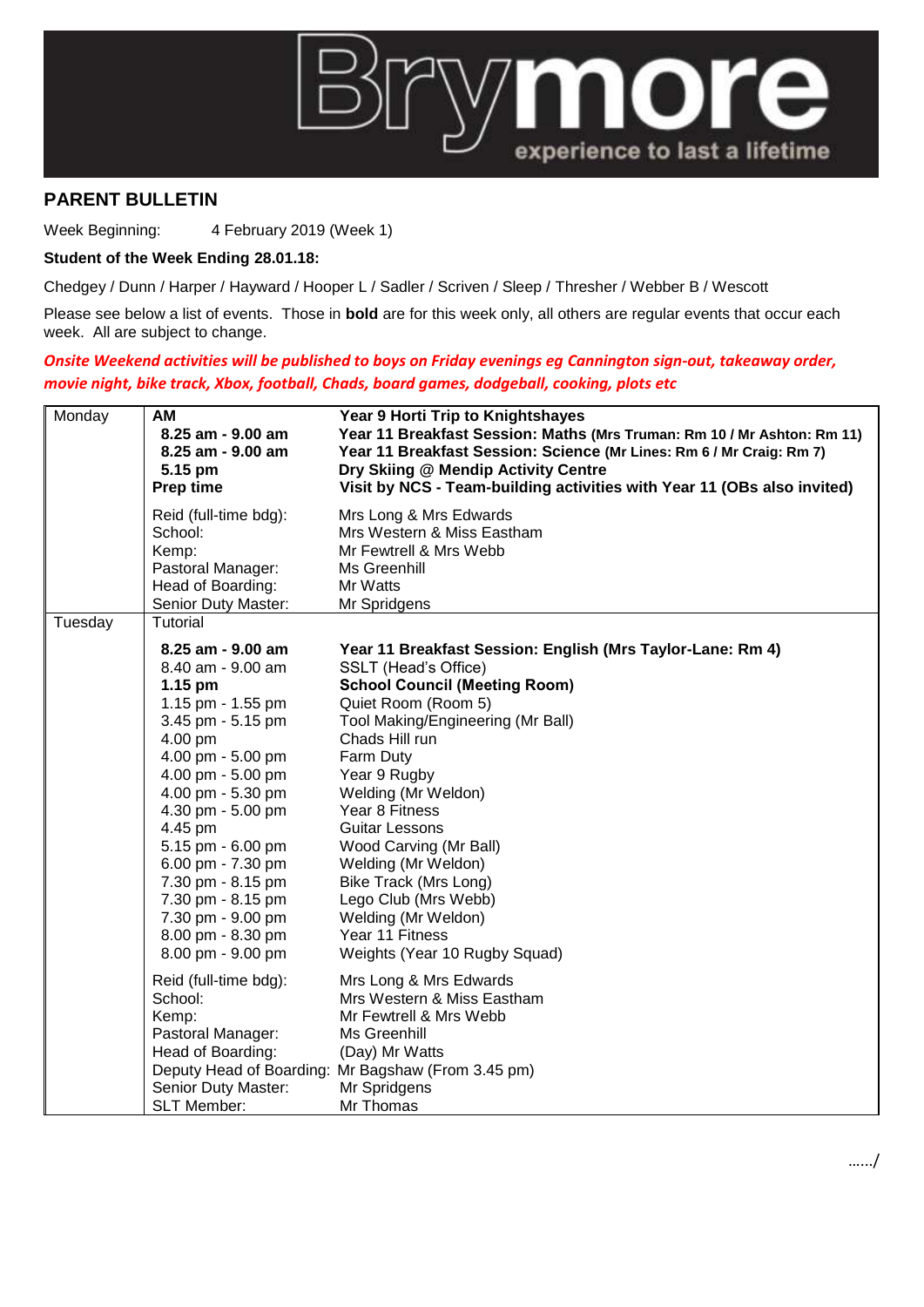| Wednesday | AM<br>8.25 am - 9.00 am<br>8.25 am - 9.00 am<br>1.15 pm - 1.55 pm<br>3.45 pm - 5.15 pm<br>4.00 pm<br>4.00 pm - 5.00 pm<br>4.00 pm - 5.00 pm<br>4.00 pm - 5.00 pm<br>4.00 pm - 5.30 pm<br>4.15 pm - 5.00 pm                                                                                                                                                              | Year 9(3) Horti Trip to Knightshayes<br>Breakfast Session: Maths (Mrs Truman: Rm 10 / Mr Ashton: Rm 11)<br>Breakfast Session: Science (Mr Lines: Rm 6 / Mr Craig: Rm 7)<br>Quiet Room (Room 5)<br>Archery (Mr Ball)<br>Chads Hill run<br>Farm Duty<br>Garden Duty<br>Year 7 & 8 Rugby<br>Blacksmithing (Mr Weldon)<br>Board Games - School House (Miss Eastham)                                                                                                                                                                                                                                                                                                             |
|-----------|-------------------------------------------------------------------------------------------------------------------------------------------------------------------------------------------------------------------------------------------------------------------------------------------------------------------------------------------------------------------------|-----------------------------------------------------------------------------------------------------------------------------------------------------------------------------------------------------------------------------------------------------------------------------------------------------------------------------------------------------------------------------------------------------------------------------------------------------------------------------------------------------------------------------------------------------------------------------------------------------------------------------------------------------------------------------|
|           | 4.30 pm - 5.00 pm<br>6.00 pm - 7.30 pm<br>7.15 pm - 8.00 pm<br>6.00 pm - 7.30 pm<br>7.30 pm<br>7.30 pm - 9.00 pm<br>7.30 pm - 9.00 pm<br>7.45 pm - 8.30 pm                                                                                                                                                                                                              | Year 9 Fitness<br>Blacksmithing (Mr Weldon)<br>Arts & Crafts - Reid House (Mrs Edwards)<br>Welding (Mr Weldon)<br><b>Young Farmers Club (LRC)</b><br>Somerset Road Show - activities and team building<br>Blacksmithing (Mr Weldon)<br>Weights (Year 10&11 Rugby Squad)<br>Athletics - MUGA (Invite Only)                                                                                                                                                                                                                                                                                                                                                                   |
|           | Reid (full-time bdg):<br>School:<br>Kemp:<br>Pastoral Manager:<br>Head of Boarding:<br>Deputy Head of Boarding: Mr Bagshaw<br>Senior Duty Master:<br>SLT Member:                                                                                                                                                                                                        | Mrs Long & Mrs Edwards<br>Mr Bagshaw & Miss Eastham<br>Mr Fewtrell & Mrs Webb<br>Ms Greenhill (overnight duty)<br>Mr Watts<br>Mr Spridgens<br>Mr Winter                                                                                                                                                                                                                                                                                                                                                                                                                                                                                                                     |
| Thursday  | AM<br>AM<br>8.25 am - 9.00 am<br>1.15 pm - 1.55 pm<br><b>PM (TIMES TBC)</b><br>3.45 pm - 5.15 pm<br>4.00 pm<br>4.00 pm - 4.45 pm<br>4.00 pm - 5.00 pm<br>4.00 pm - 5.00 pm<br>4.00 pm - 5.00 pm<br>4.00 pm - 5.00 pm<br>4.00 pm - 5.00 pm<br>4.15 pm - 5.45 pm<br>6.15 pm - 9.00 pm<br>6.15 pm - 7.15 pm<br>7.30 pm - 8.00 pm<br>7.40 pm - 9.10 pm<br>8.00 pm - 9.00 pm | Year 9(2) Horti Trip to Knightshayes<br>Year 8 Agri trip to Robotic Milking Parlour, Stogursey<br><b>Breakfast Session: English</b><br>(Mrs Taylor-Lane: Rm 4 / Mrs Davis: Rm 5 /<br>Miss Webber & Mrs Popham: Meeting Room)<br>Quiet Room (Room 5)<br><b>Cross Country, Kings Bruton</b><br>Woodwork (Mr Ball)<br>Chads Hill run<br>RC Racing Cars Club (Mr Simmons)<br>Farm Duty<br>Garden Duty<br>Cooking Club (Mrs Western)<br>Year 11 Rugby<br>All Years Hockey - MUGA<br>Bike Track (TBC)<br>Army Cadets<br>Walk & Talk Maths Mock (Hall) (Mr Ashton & Mrs Truman)<br>Basketball - MUGA (Mr Fewtrell)<br>Circuits (Year 10 & 11 Rugby Squad)<br>Weights (Invite Only) |
|           | Reid (full-time bdg):<br>School:<br>Kemp:<br>Pastoral Manager:<br><b>Activities Tutor:</b><br>Duty Master:<br>Head of Boarding:<br>Deputy Head of Boarding:<br>Senior Duty Master:<br><b>SLT Member:</b>                                                                                                                                                                | Mrs Long & Mrs Edwards<br>Mrs Western & Miss Eastham<br>Mr Fewtrell & Mrs Webb<br>Ms Greenhill<br>Mr Blake<br>Mr Ashton<br>Mr Watts<br>Mr Bagshaw<br>Mr Spridgens<br>Mrs Davis                                                                                                                                                                                                                                                                                                                                                                                                                                                                                              |